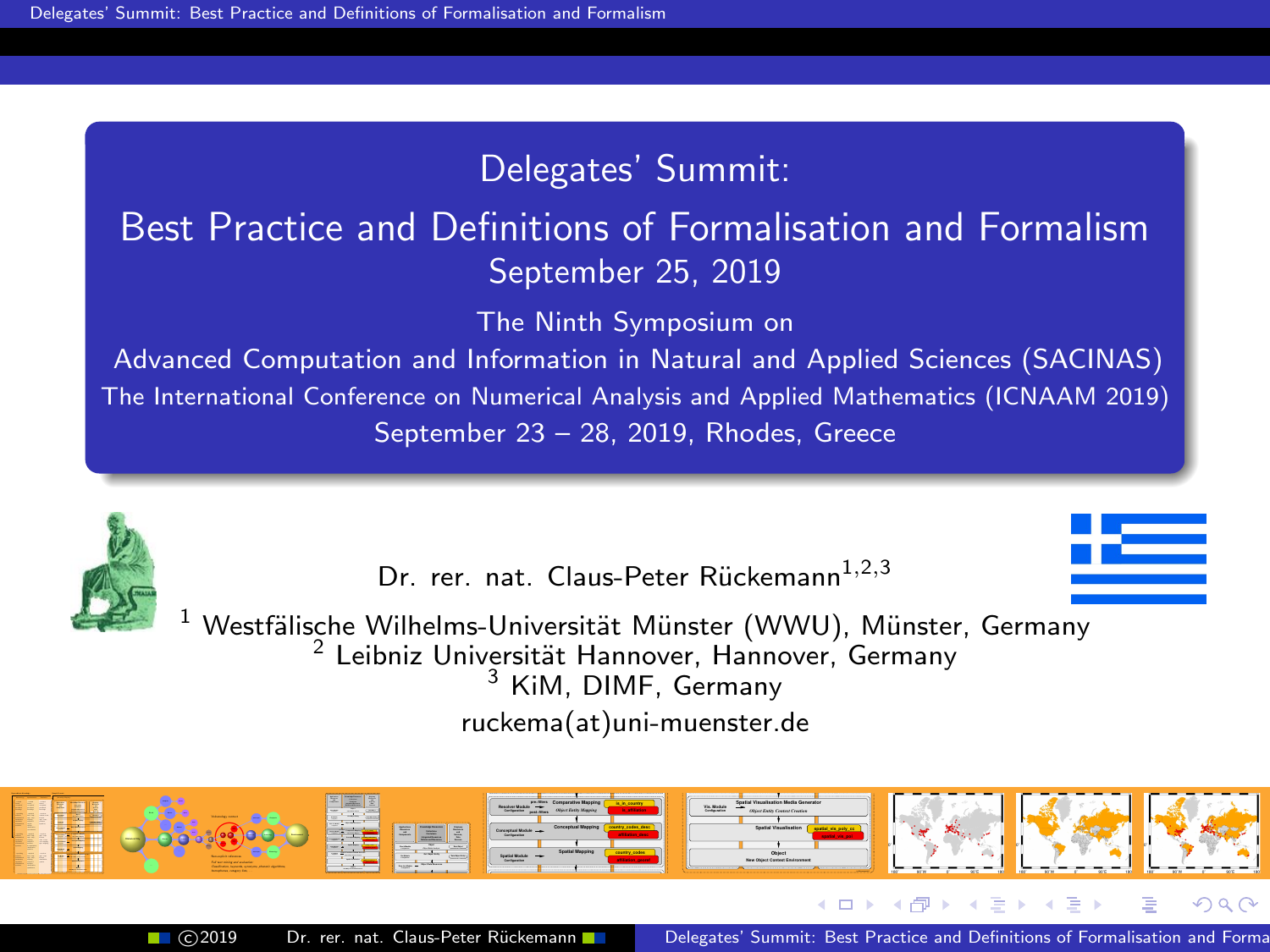[Delegates' Summit: Best Practice & Definitions of Data Value](#page-1-0) . . .

# Delegates' Summit: Best Practice & Definitions of Data Value . . .

# Delegates and Contributors

- Claus-Peter Rückemann (Moderator), Westf. Wilhelms-Univ. Münster (WWU) / Knowledge in Motion, DIMF / Leibniz Universität Hannover, Germany
- Raffaella Pavani, Department of Mathematics, Politecnico di Milano, Italy
- Birgit Gersbeck-Schierholz, Knowledge in Motion, DIMF, Germany
- **Athanasios Tsitsipas. University of Ulm, Germany**
- Lutz Schubert, University of Ulm, Germany
- Friedrich Hülsmann, Knowledge in Motion, DIMF, Germany
- *Olaf Lau*, Knowledge in Motion, DIMF, Germany
- Martin Hofmeister, Knowledge in Motion, DIMF, Germany

The Ninth Symp. on Advanced Computation and Information in Natural and Applied Sciences (SACINAS), The International Conference on Numerical Analysis and Applied Mathematics (ICNAAM 2019), CfP: <https://research.cs.wisc.edu/dbworld/messages/2018-11/1541177430.html> Program: <http://icnaam.org/sites/default/files/Preliminary%20Program%20ICNAAM%202019%20Working%2042.pdf>

∢ロト (何) (ヨ) (ヨ)

<span id="page-1-0"></span> $QQ$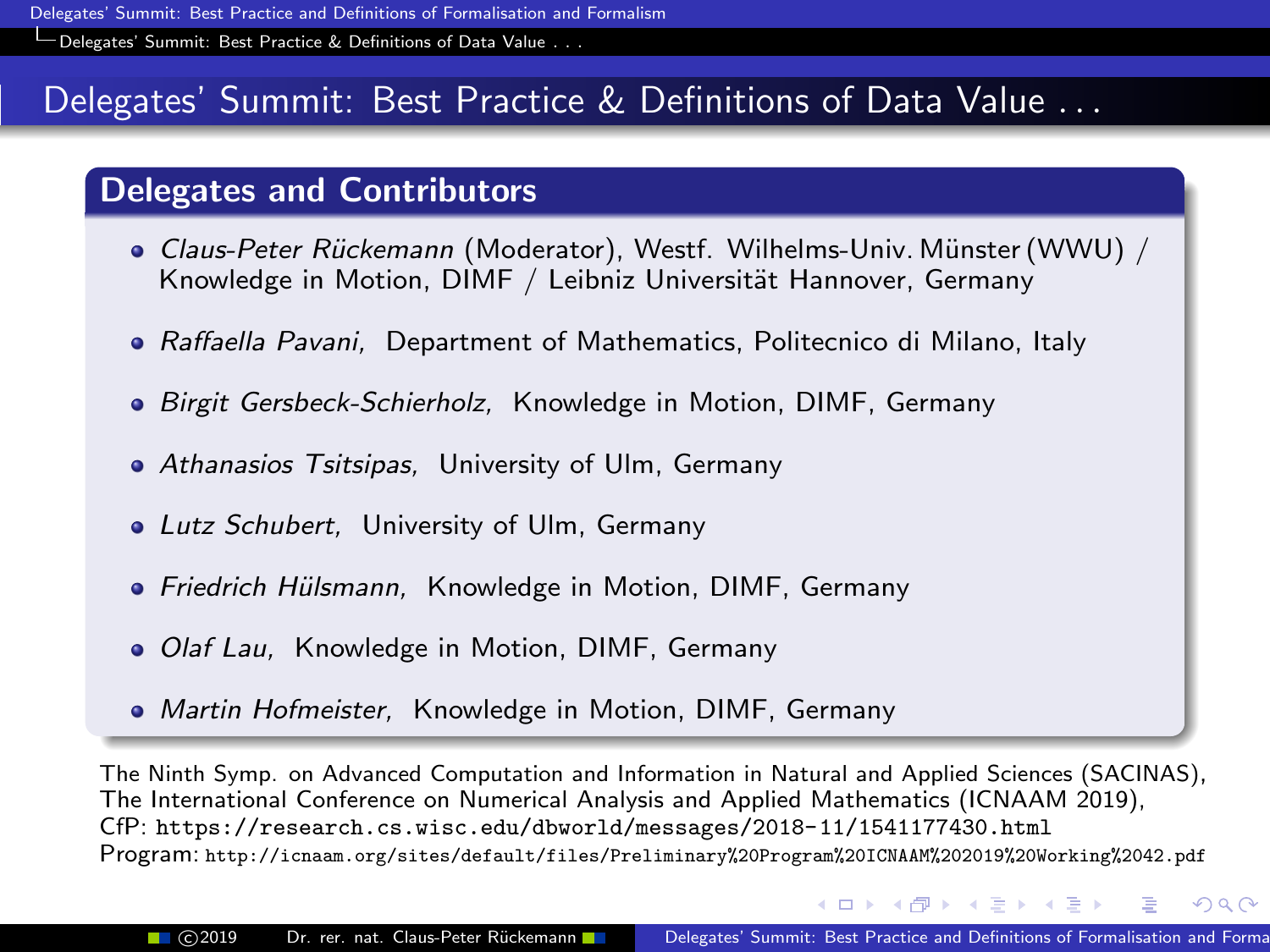# Recall: Last Years' Post-Summit Results In 80 World Around The World.

<span id="page-2-0"></span> $\Omega$ 

#### Knowledge and Computing (Delegates and other contributors)

- "Knowledge is created from a subjective combination of different attainments as there are intuition, experience, information, education, decision, power of persuasion and so on, which are selected, compared and balanced against each other, which are transformed, interpreted, and used in reasoning, also to infer further knowledge. Therefore, not all the knowledge can be explicitly formalised. Knowledge and content are multi- and inter-disciplinary long-term targets and values. In practice, powerful and secure information technology can support knowledge-based works and values."
- "Computing means methodologies, technological means, and devices applicable for universal automatic manipulation and processing of data and information. Computing is a practical tool and has well defined purposes and goals."

Citation: Rückemann, C.-P., Skurowski, P., Staniszewski, M., Hülsmann, F., and Gersbeck-Schierholz, B. (2015): Post-Summit Results, Delegates' Summit: Best Practice and Definitions of Knowledge and Computing; Sept. 23, 2015, The Fifth Symposium on Advanced Computation and Information in Natural and Applied Sciences (SACINAS), The 13th Internat. Conf. of Numerical Analysis and Applied Mathematics (ICNAAM), Sept. 23–29, 2015, Rhodes, Greece. URL: [http:](http://www.user.uni-hannover.de/cpr/x/publ/2015/delegatessummit2015/rueckemann_icnaam2015_summit_summary.pdf)

[// www. user. uni-hannover. de/ cpr/ x/ publ/ 2015/ delegatessummit2015/ rueckemann\\_ icnaam2015\\_ summit\\_ summary. pdf](http://www.user.uni-hannover.de/cpr/x/publ/2015/delegatessummit2015/rueckemann_icnaam2015_summit_summary.pdf)

Delegates and contributors: Claus-Peter Rückemann, Friedrich Hülsmann, Birgit Gersbeck-Schierholz, Knowledge in Motion / Unabhängiges Deutsches Institut für Multi-disziplinäre Forschung (DIMF), Germany ;Przemysław Skurowski, Michał Staniszewski, Silesian University of Technology, Gliwice, Poland; International EULISP post-graduate participants, ISSC, European Legal Informatics Study Programme, Leibniz Universität Hannover, Germany

∢ロト ∢何ト ∢きト ∢きト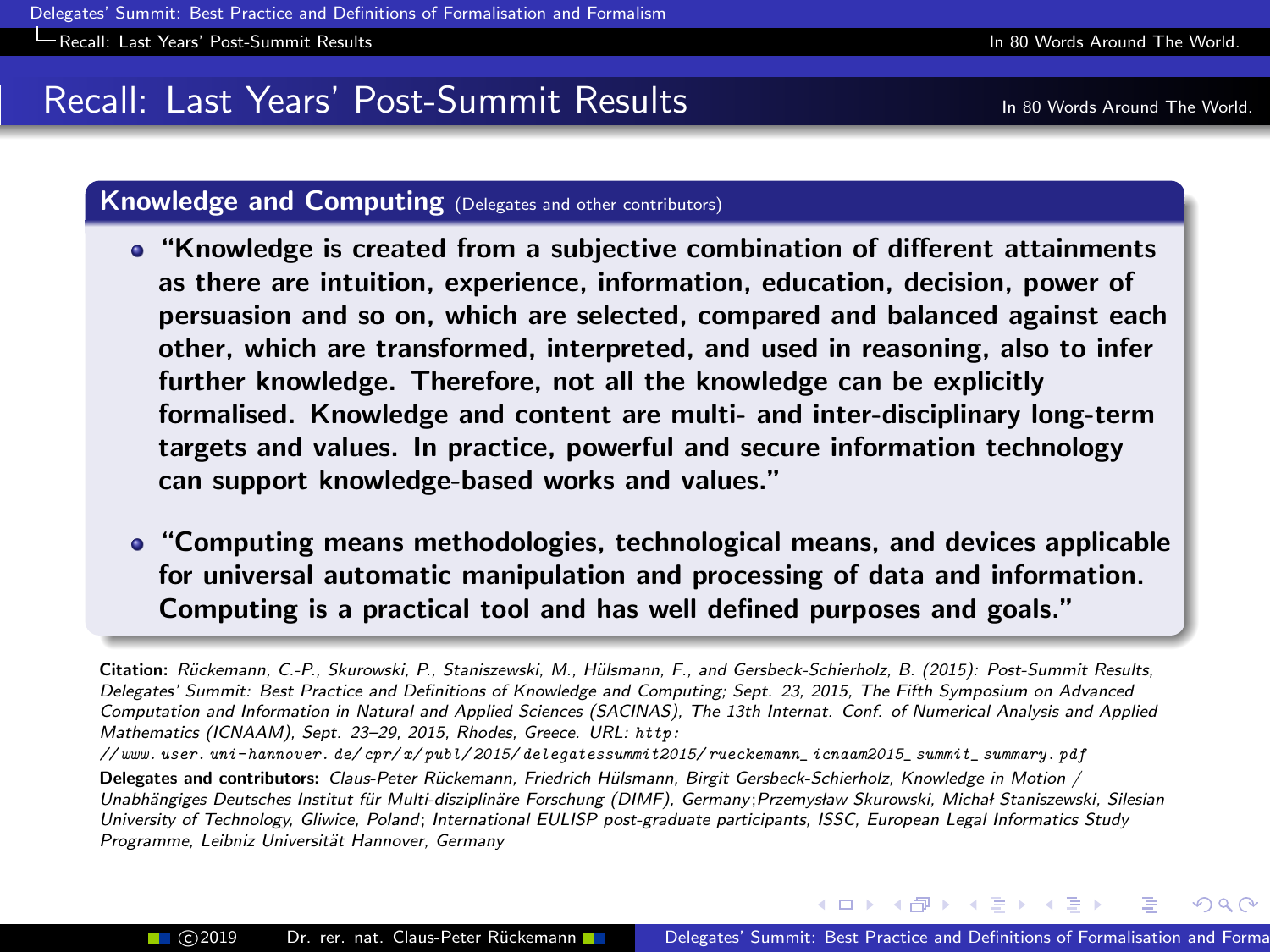[Recall: Last Years' Post-Summit Results](#page-3-0) In 80 Words Around The World.

# Recall: Last Years' Post-Summit Results In 80 World Around The World.

#### Data-centric and Big Data (Delegates and other contributors)

- "The term data-centric refers to a focus, in which data is most relevant in context with a purpose. Data structuring, data shaping, and long-term aspects are important concerns. Data-centricity concentrates on data-based content and is benefitial for information and knowledge and for emphasizing their value. Technical implementations need to consider distributed data, non-distributed data, and data locality and enable advanced data handling and analysis. Implementations should support separating data from technical implementations as far as possible."
- "The term Big Data refers to data of size and/or complexity at the upper limit of what is currently feasible to be handled with storage and computing installations. Big Data can be structured and unstructured. Data use with associated application scenarios can be categorised by volume, velocity, variability, vitality, veracity, value, etc. Driving forces in context with Big Data are advanced data analysis and insight. Disciplines have to define their 'currency' when advancing from Big Data to Value Data."

Citation: Rückemann, C.-P., Kovacheva, Z., Schubert, L., Lishchuk, I., Gersbeck-Schierholz, B., and Hülsmann, F. (2016): Post-Summit Results, Delegates' Summit: Best Practice and Definitions of Data-centric and Big Data – Science, Society, Law, Industry, and Engineering; Sept. 19, 2016, The Sixth Symposium on Advanced Computation and Information in Natural and Applied Sciences (SACINAS), The 14th Internat. Conf. of Numerical Analysis and Applied Mathematics (ICNAAM), Sept. 19–25, 2016, Rhodes, Greece. URL: [http:](http://www.user.uni-hannover.de/cpr/x/publ/2016/delegatessummit2016/rueckemann_icnaam2016_summit_summary.pdf)

[// www. user. uni-hannover. de/ cpr/ x/ publ/ 2016/ delegatessummit2016/ rueckemann\\_ icnaam2016\\_ summit\\_ summary. pdf](http://www.user.uni-hannover.de/cpr/x/publ/2016/delegatessummit2016/rueckemann_icnaam2016_summit_summary.pdf) Delegates and contributors: Claus-Peter Rückemann, Knowledge in Motion / Unabhängiges Deutsches Institut für Multi-disziplinäre Forschung (DIMF), Germany;Zlatinka Kovacheva, Middle East College, Department of Mathematics and Applied Sciences, Muscat, Oman; Lutz Schubert, University of Ulm, Germany; Iryna Lishchuk, Leibniz Universität Hannover, Institut für Rechtsinformatik, Germany; Birgit Gersbeck-Schierholz, Friedrich Hülsmann, Knowledge in Motion / Unabhängiges Deutsches Institut für Multi-disziplinäre Forschung (DIMF), Germany イロメ イ押メ イチメン

<span id="page-3-0"></span>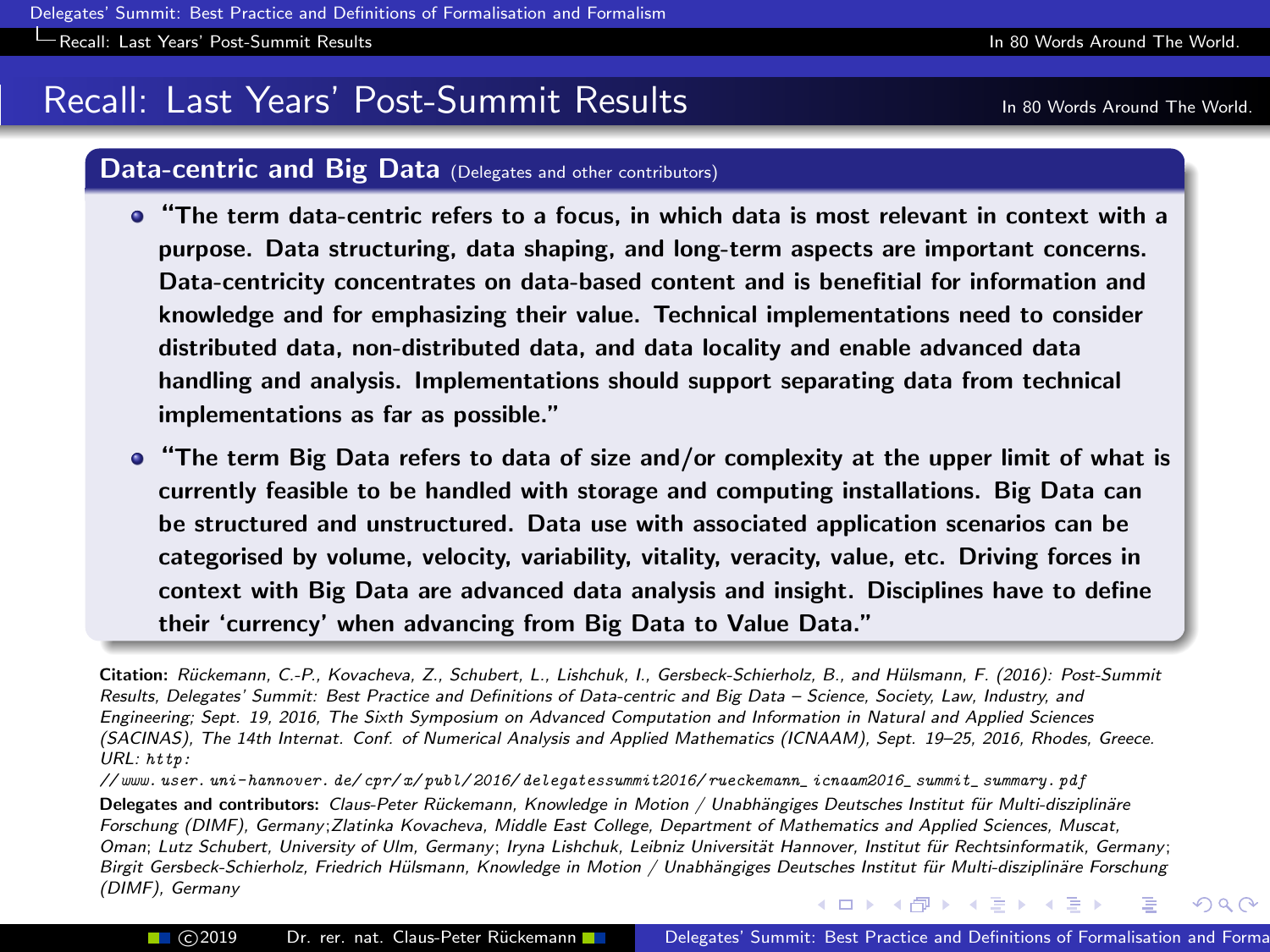[Recall: Last Years' Post-Summit Results](#page-4-0) In 80 Words Around The World.

# Recall: Last Years' Post-Summit Results In 80 World Around The World.

## Data Science Definition (Delegates and other contributors)

"Qualified Data, especially for an enterprise, represents frozen knowledge or in other words frozen value. The abilities to understand and manage these data is what we call data science.

Data results from action, hence, data science can be defined secondary to data. The essence of Data Science is to give qualified access to relevant data to owners and users.

Hardware and software and their implementation represent the tertiary level of qualified and high level data."

Citation: R¨uckemann, C.-P., Iakushkin, O. O., Gersbeck-Schierholz, B., H¨ulsmann, F., Schubert, L., and Lau, O. (2017): Post-Summit Results, Delegates' Summit: Best Practice and Definitions of Data Sciences – Beyond Statistics; Sept. 25, 2017, The Seventh Symposium on Advanced Computation and Information in Natural and Applied Sciences (SACINAS), The 15th Internat. Conf. of Numerical Analysis and Applied Mathematics (ICNAAM), Sept. 25–30, 2017, Thessaloniki, Greece. URL: [http:](http://www.user.uni-hannover.de/cpr/x/publ/2017/delegatessummit2017/rueckemann_icnaam2017_summit_summary.pdf) [// www. user. uni-hannover. de/ cpr/ x/ publ/ 2017/ delegatessummit2017/ rueckemann\\_ icnaam2017\\_ summit\\_ summary. pdf](http://www.user.uni-hannover.de/cpr/x/publ/2017/delegatessummit2017/rueckemann_icnaam2017_summit_summary.pdf)

Delegates and contributors: Claus-Peter Rückemann, Knowledge in Motion / Unabhängiges Deutsches Institut für Multi-disziplinäre Forschung (DIMF), Germany; Oleg O. Iakushkin, Department of Computer Modelling and Multiprocessor Systems at the Faculty of Applied Mathematics and Control Processes, Saint-Petersburg State University, Russia; Birgit Gersbeck-Schierholz, Knowledge in Motion / Unabhängiges Deutsches Institut für Multi-disziplinäre Forschung (DIMF), Germany; Friedrich Hülsmann, Knowledge in Motion / Unabhängiges Deutsches Institut für Multi-disziplinäre Forschung (DIMF), Germany; Lutz Schubert, IOMI, University of Ulm, Germany; Olaf Lau, Knowledge in Motion / Unabhängiges Deutsches Institut für Multi-disziplinäre F[orsch](#page-3-0)u[ng \(](#page-5-0)[DI](#page-3-0)[MF\),](#page-4-0) [G](#page-5-0)[erm](#page-3-0)[any](#page-4-0)[.](#page-5-0)

<span id="page-4-0"></span>- オーロー オーエー オーエー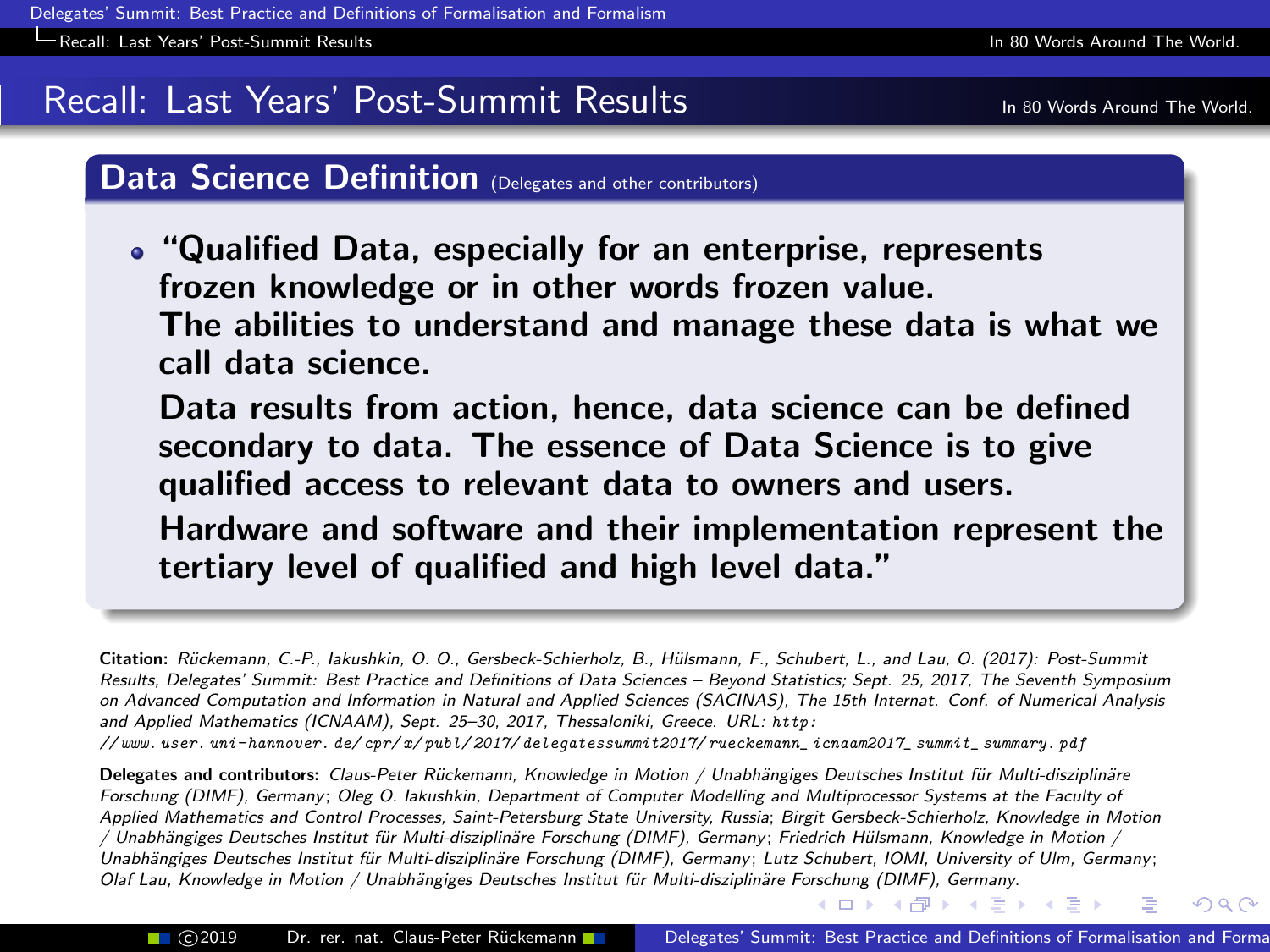[Recall: Last Years' Post-Summit Results](#page-5-0) In 80 Words Around The World.

# Recall: Last Years' Post-Summit Results In 80 World Around The World.

#### Data Value Definition (Delegates and other contributors)

"Data value is the primary ranked value in scenarios comprised of data and computing context. In general, processing of data, is the cause for computing. In consequence, data, including algorithms and other factual, procedural, and further knowledge, have to be ranked primary on the scale of values whereas machinery for processing data, including computing, are providing means of secondary ranked value. In addition, further values, including economic values, can be associated with consecutive deployment of data and machinery."

This is unaffected by varying views and attributions, including quality. Nevertheless, different views can scale values.

Citation: Rückemann, Claus-Peter; Pavani, Raffaella; Schubert, Lutz; Gersbeck-Schierholz, Birgit; Hülsmann, Friedrich; Lau, Olaf; and Hofmeister, Martin (2018): Post-Summit Results, Delegates' Summit: Best Practice and Definitions of Data Value; Sept. 13, 2018, The Eighth Symposium on Advanced Computation and Information in Natural and Applied Sciences (SACINAS), The 16th Internat. Conf. of Numerical Analysis and Applied Mathematics (ICNAAM), Sept. 13–18, 2018, Rhodos, Greece.

URL: [http: // www. user. uni-hannover. de/ cpr/ x/ publ/ 2018/ delegatessummit2018/ rueckemann\\_ icnaam2018\\_ summit\\_ summary. pdf](http://www.user.uni-hannover.de/cpr/x/publ/2018/delegatessummit2018/rueckemann_icnaam2018_summit_summary.pdf) , URL: [https: // doi. org/ 10. 15488/ 3639](https://doi.org/10.15488/3639) (DOI).

Delegates and contributors: Claus-Peter Rückemann, Knowledge in Motion / Unabhängiges Deutsches Institut für Multi-disziplinäre Forschung (DIMF), Germany; Raffaella Pavani, Department of Mathematics, Politecnico di Milano, Italy ; Lutz Schubert, IOMI, University of Ulm, Germany; Birgit Gersbeck-Schierholz, Knowledge in Motion / Unabhängiges Deutsches Institut für Multi-disziplinäre Forschung (DIMF), Germany; Friedrich Hülsmann, Knowledge in Motion / Unabhängiges Deutsches Institut für Multi-disziplinäre Forschung (DIMF), Germany; Olaf Lau, Knowledge in Motion / Unabhängiges Deutsches Institut für Multi-disziplinäre Forschung (DIMF), Germany. Martin Hofmeister, Knowledge in Motion / Unabhängiges Deutsches Institut für Multi-disziplinäre Forschung (DIMF), Germany.

Acknowledgements: We are grateful to the on-site participants and audience, especially, Athanasios Tsitsipas (University of Ulm, Germany) and Robert Husák (Charles University, Prague, Czech Republic), for their active [parti](#page-4-0)ci[pati](#page-6-0)[on](#page-4-0) [in t](#page-5-0)[he](#page-6-0) [20](#page-4-0)[18 D](#page-5-0)[ele](#page-6-0)[gat](#page-4-0)[es' S](#page-5-0)[u](#page-6-0)[mmit](#page-0-0)[.](#page-15-0)

<span id="page-5-0"></span> $QQ$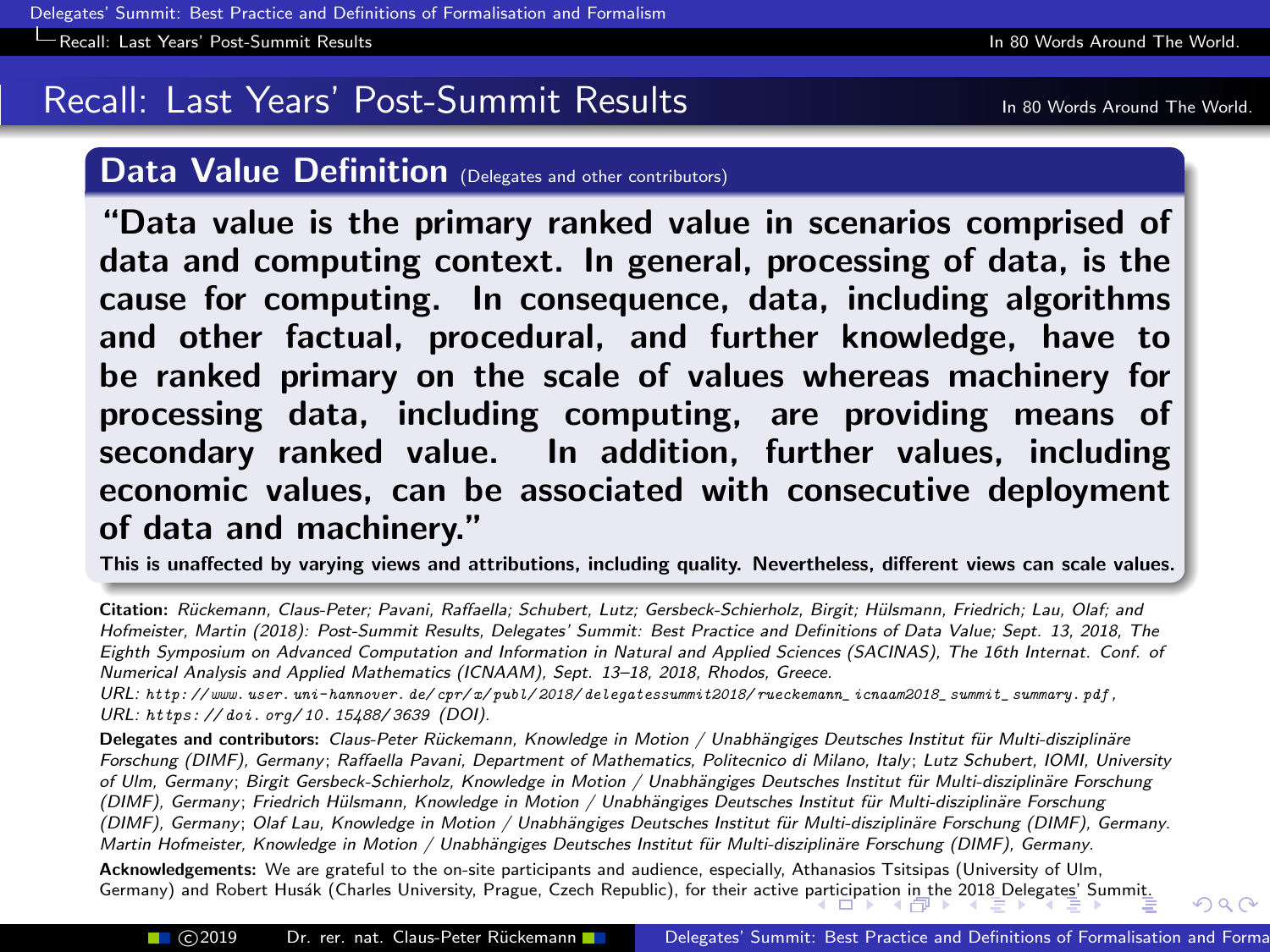# Best Practice and Definitions: Formalisation  $\ldots$  (1/6) In 80 Words Around The World.

<span id="page-6-0"></span>

## Case: Natural sciences & research Source: Rückemann, Hülsmann, (KiM, DIMF)

## Formalisation and formalism:

Formalisation is the process of creating a defined set of rules, allowing a formal system to infer theorems from axioms.

A formal system may represent a well-defined system of abstract thought. Description and analysis of any detail of any more or less complex system and physical background essentially require a process of formalisation. The process includes abstraction and reduction of knowledge, keeping the preconditioned importance of the respective context.

All mathematical-machine based systems, e.g., computers, are formal systems.

Formalisation should be created by educated experts within the respective discipline.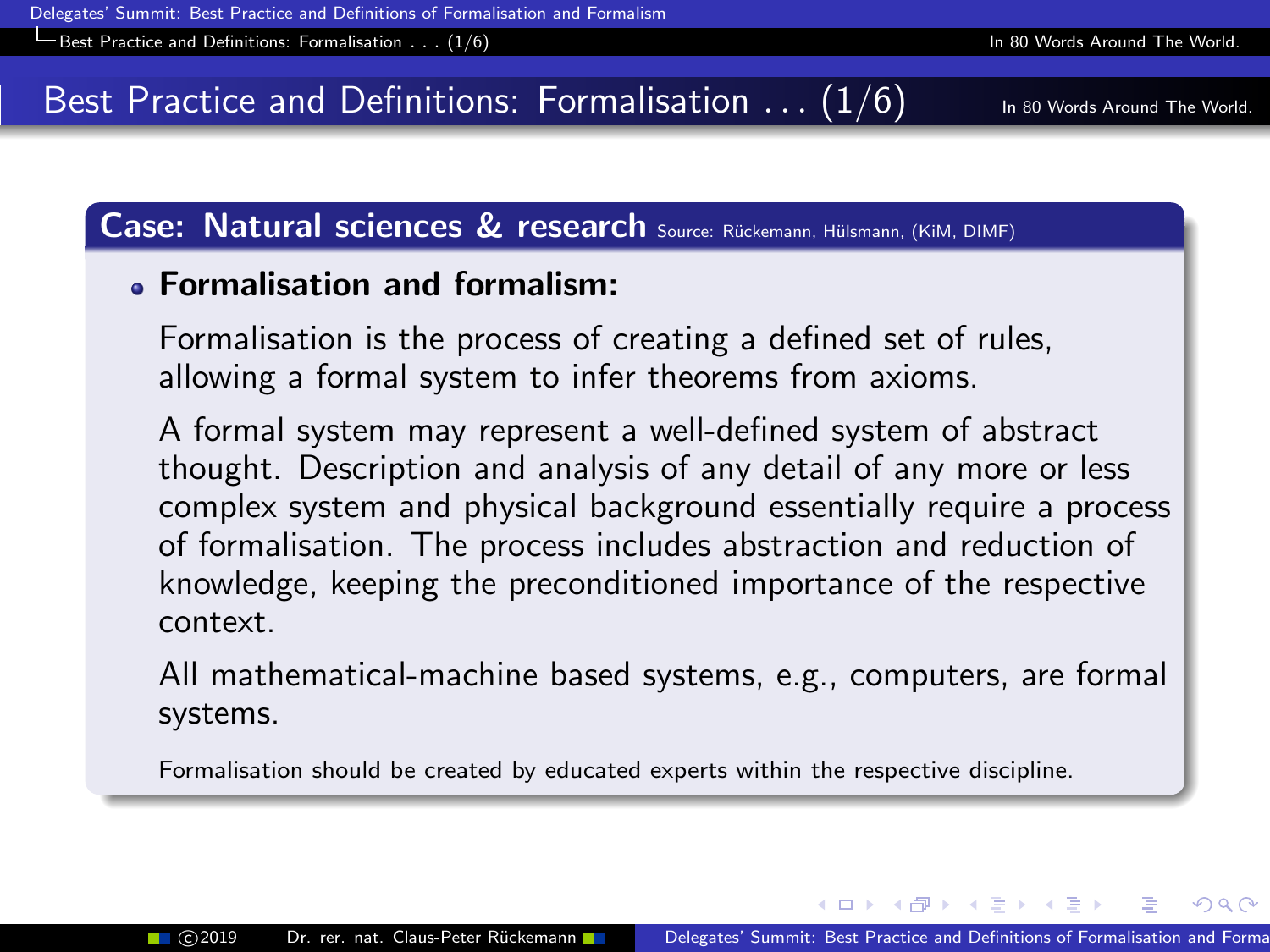$\Box$  Best Practice and Definitions: Formalisation . . . [\(2/6\) In 80 Words Around The World.](#page-7-0)

# Best Practice and Definitions: Formalisation  $\ldots$  (2/6)  $\overline{a}$  in 80 Words Around The World

Case: Mathematics and algorithms Source: Raffaella Pavani, (Politecnico di Milano)

## Formalisation and formalism:

In mathematics a long debate about the role of formalism and intuitionism (as well as logicism) happened since the beginning of last century. Actually, I would suggest to add references from all the mathematical areas.

However, since it is not feasible, I just remind that a wise position is not extremist in the field of philosophy of mathematics as well as in all the other fields: all the ingredients are required to produce a good cake by a good recipe.

<span id="page-7-0"></span>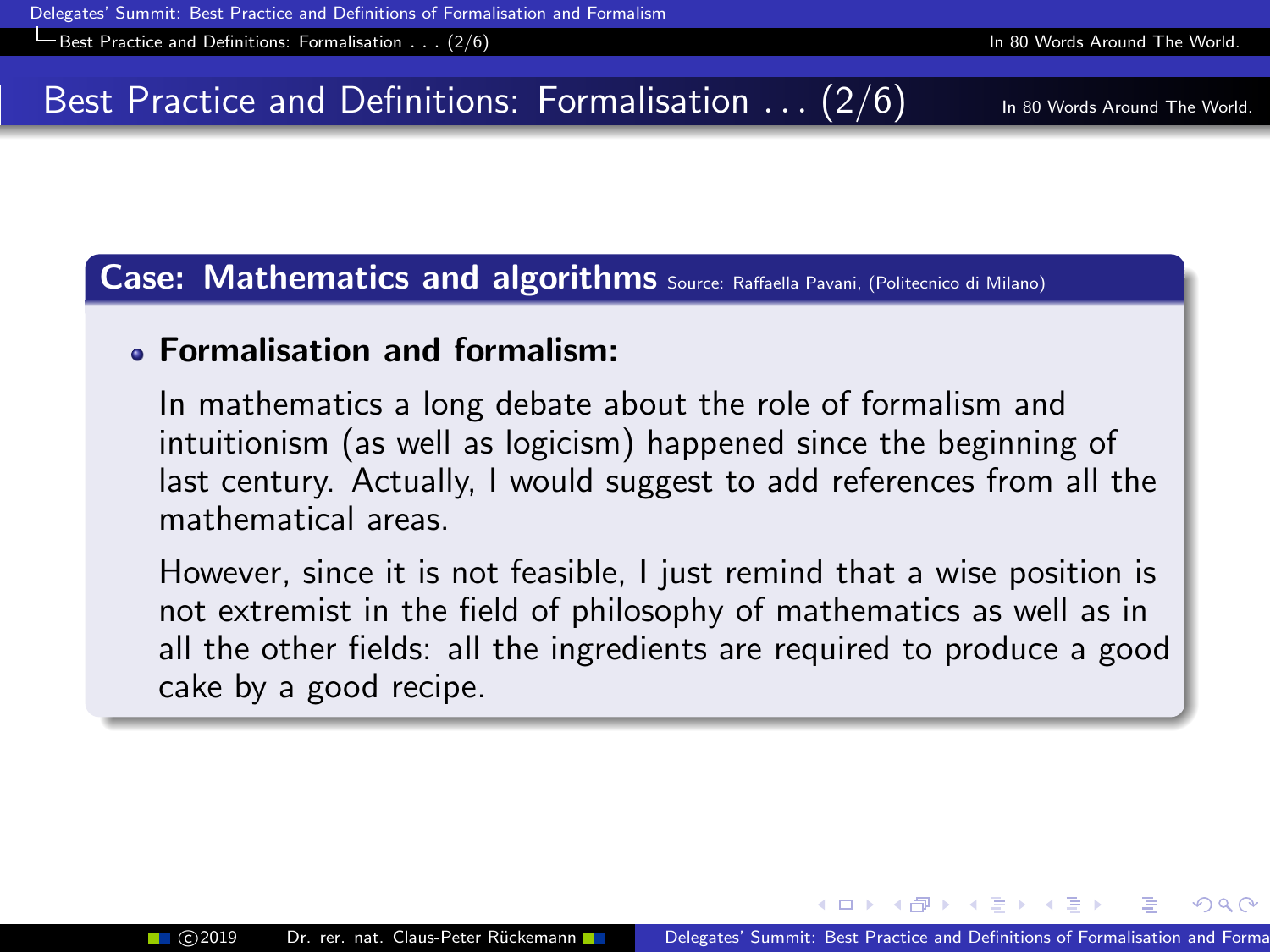Best Practice and Definitions: Formalisation . . . [\(3/6\) In 80 Words Around The World.](#page-8-0)

# Best Practice and Definitions: Formalisation  $\ldots$  (3/6) In 80 Words Around The World.

#### Case: Biology Source: Birgit Gersbeck-Schierholz, (KiM, DIMF)

## Formalisation and formalism:

In Biology, the targets of formalisation are entities of the real natural world.

Formalisation is necessary for abstraction and reduction of context in order to allow employment and application of systematics, methods, and tools.

Formalisation is created by scientists within their respective discipline and based on facts, plausibility, and established formal frameworks.

Conditions and context of formalisation may be matter of continuous observation.

<span id="page-8-0"></span>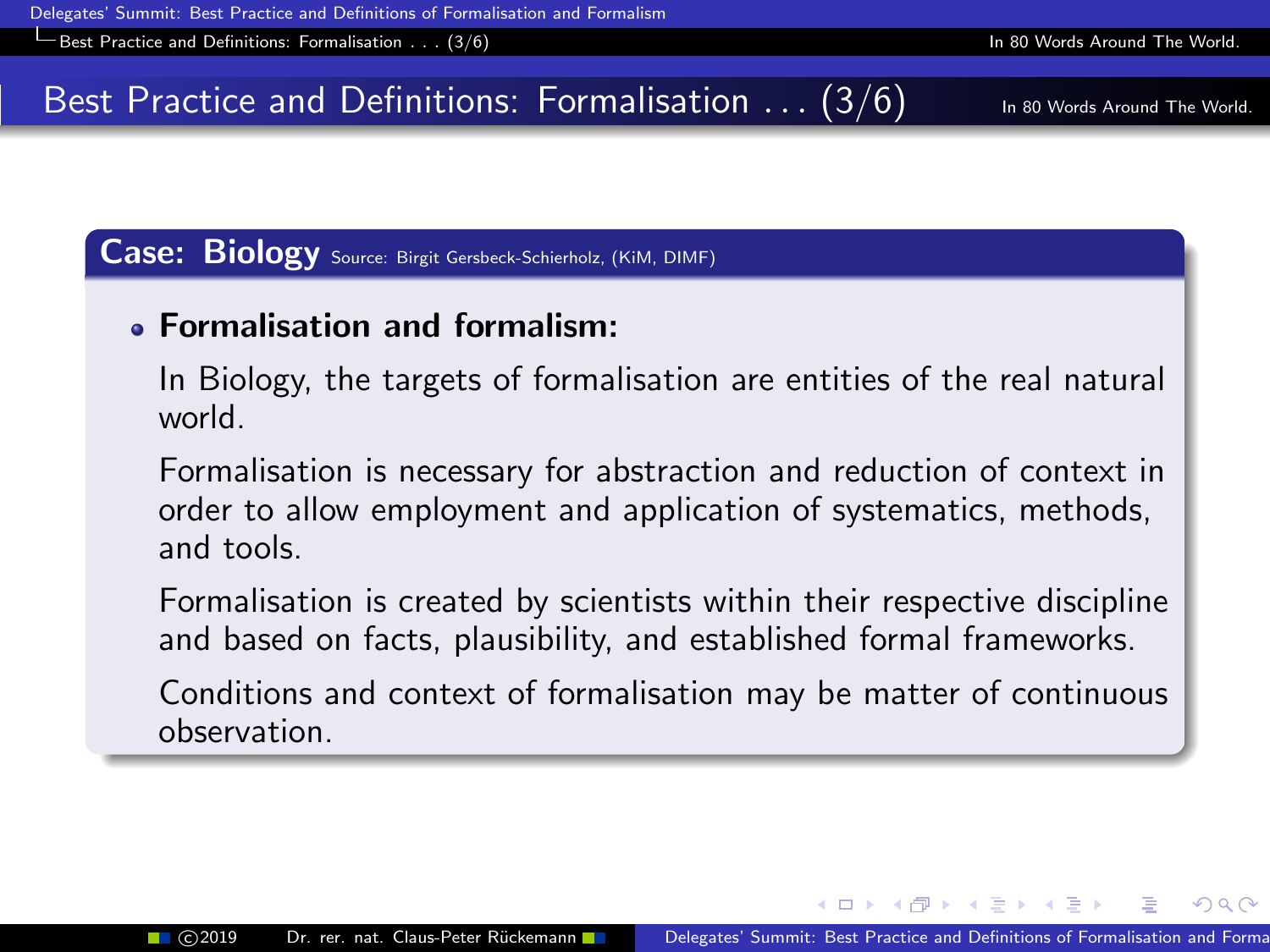$\Box$  Best Practice and Definitions: Formalisation . . . [\(4/6\) In 80 Words Around The World.](#page-9-0)

# Best Practice and Definitions: Formalisation  $\ldots$  (4/6) In 80 Words Around The World.

#### Case: Programming Source: Athanasios Tsitsipas, Lutz Schubert, (IOMI, Univ. Ulm)

#### Formalisation and formalism:

In programming languages there is a tendency to create more high-level abstractions to program infrastructures and control systems. Although, we abstract from the low-level details and implementation we need to be careful to find the right level of abstraction we are looking for.

Our linchpin should be formal methods that have proven to be correct and will axiomatize the way of programming, moving towards malleable and composable programs that prove correctness with congruence to their intention.

<span id="page-9-0"></span>**A BAYA BA**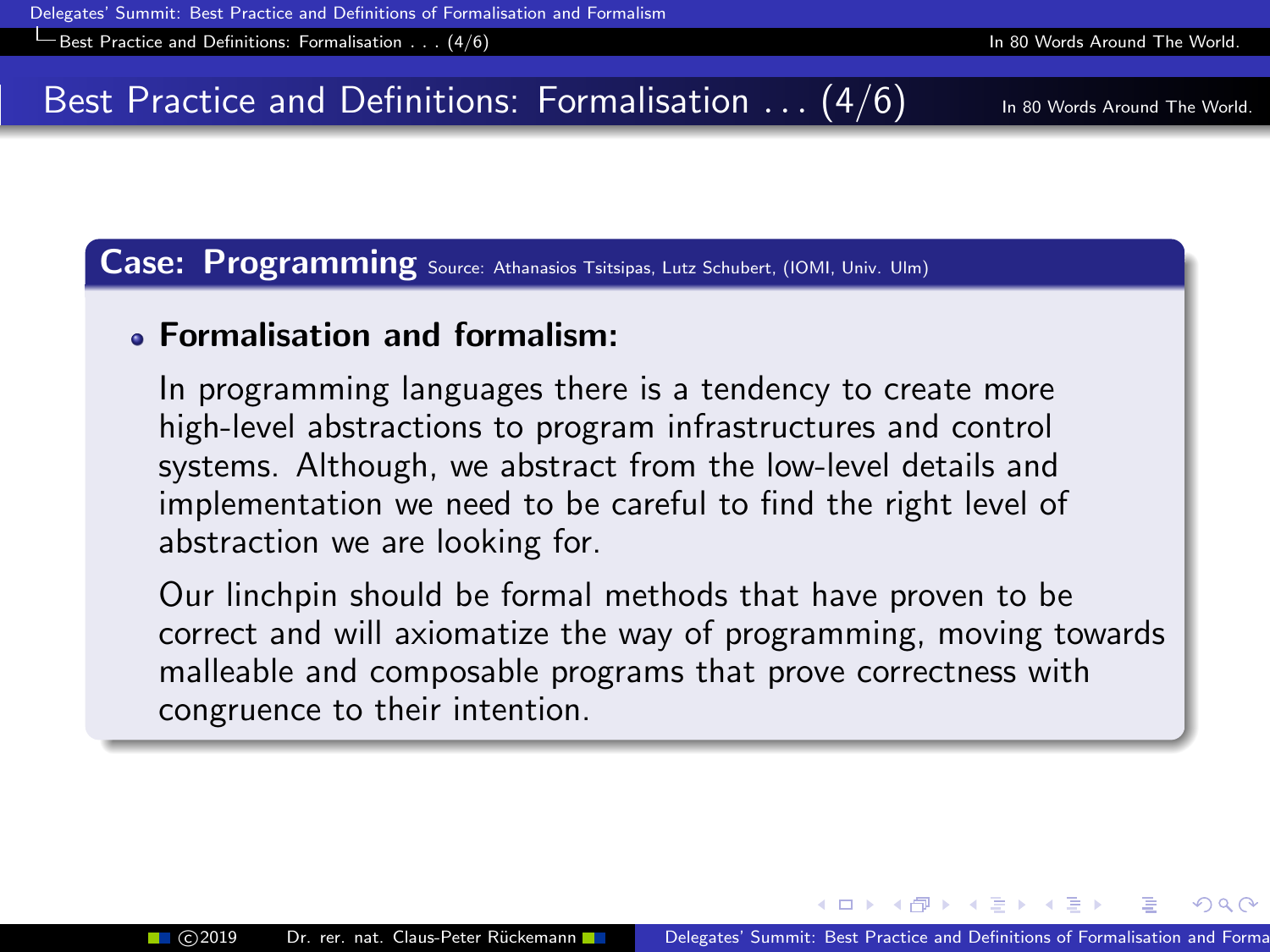Example 30 Vords Around The World Best Practice and Definitions: Formalisation . . . [\(5/6\) In 80 Words Around The World.](#page-10-0)

# Best Practice and Definitions: Formalisation  $\ldots$  (5/6) In 80 Words Around The World.

#### Case: Insurance business Source: Olaf Lau, Insurance Expert, (KiM, DIMF)

### Formalisation and formalism:

In insurance business and practice formalisation is required for abstraction and reduction regarding relevant business scenarios.

Formalisation is required in a wide range of applications, e.g., insurance cases, selected context, forms / questionaires, documentation, and exception handling.

Formalisation allows the application of specialised implementations and solutions.

Formalisation is done by experts in insurance business.

<span id="page-10-0"></span>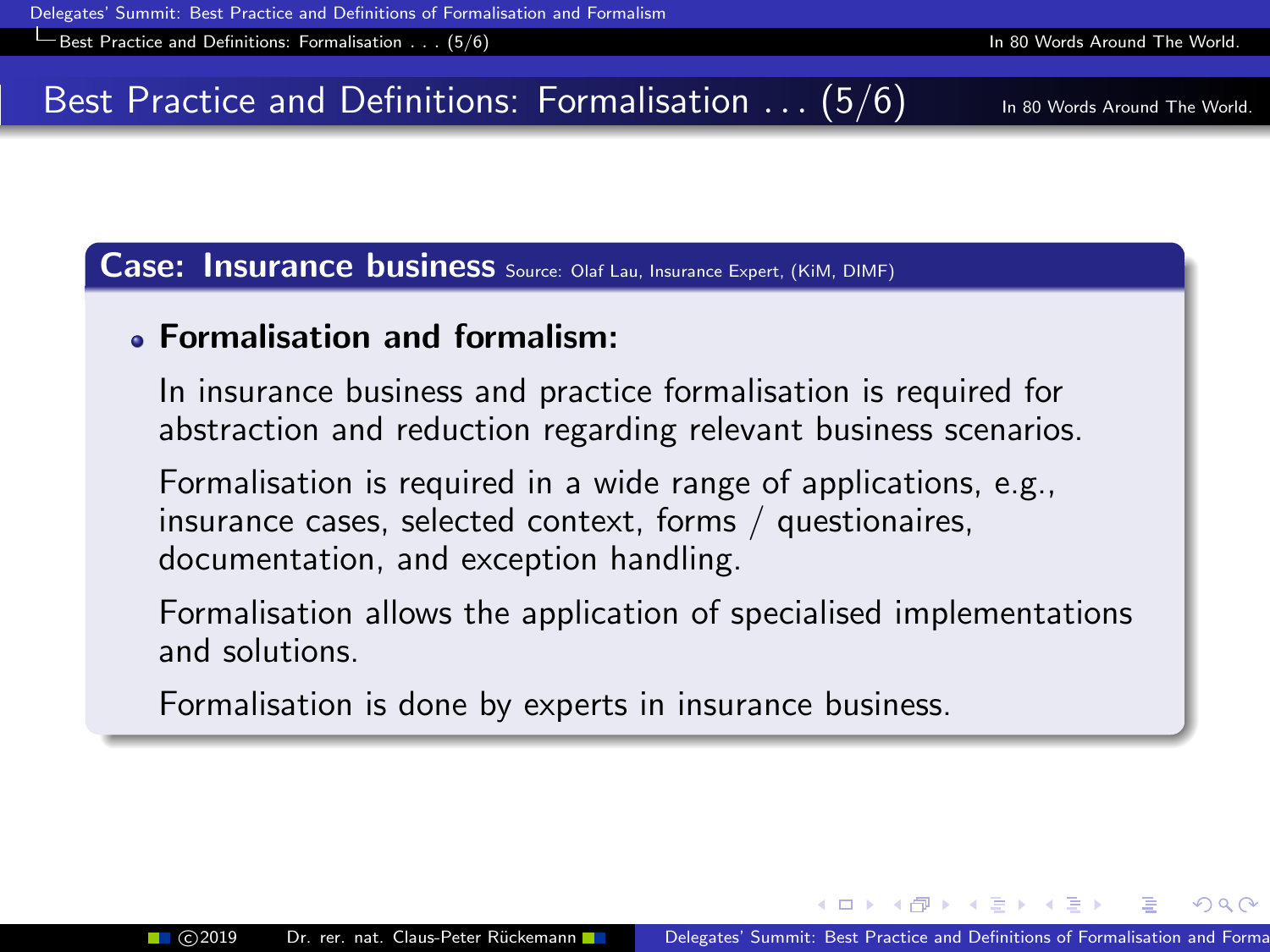Example 30 Vords Around The World Best Practice and Definitions: Formalisation . . . [\(6/6\) In 80 Words Around The World.](#page-11-0)

# Best Practice and Definitions: Formalisation  $\ldots$  (6/6)  $\overline{a}$  in 80 Words Around The World

Case: Statics / construction in civil engineering Source: Martin Hofmeister, (KiM, DIMF)

## Formalisation and formalism:

Target is object-related statics. The base formal policies ("Regelwerk") include standards, formal data, and equations. Properties/qualities of material are significant.

Formalisation is required for abstraction and reduction (of context) within well defined application scenarios. Formalisation has to support relevant entities and representations, esp., point, line, area, and 3D.

Formalisation must be done by experts in the discipline and cannot be automated.

<span id="page-11-0"></span>- 4 重 ≯ - 4 重 ≯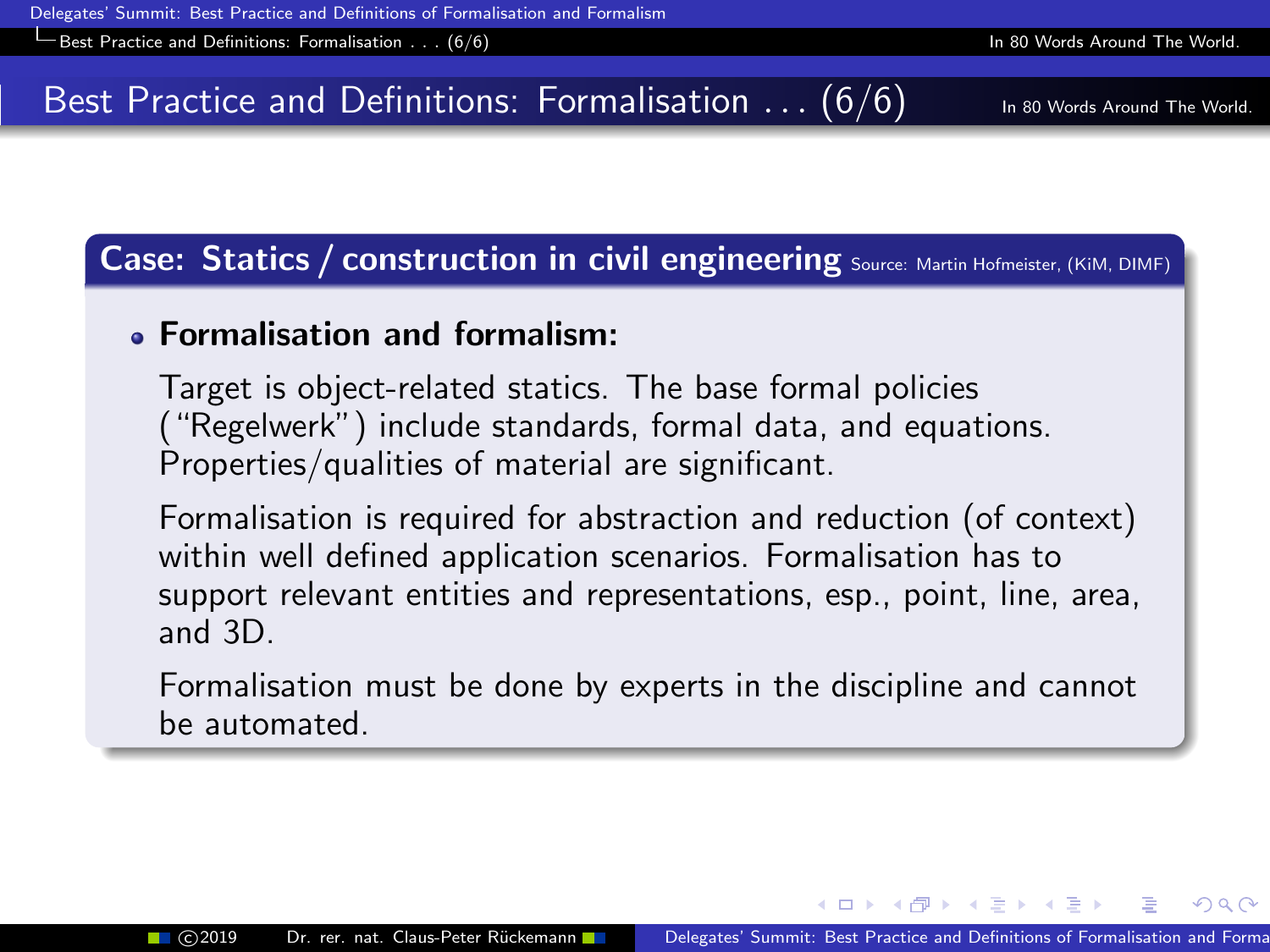Best Practice and Definitions [In 80 Words Around The World.](#page-12-0)

# Best Practice and Definitions **In 80 World. Around The World.**

<span id="page-12-0"></span> $QQ$ 

Statements on Formalisation and Formalism (Delegates and other contributors)

- How should formalisation be defined?
- Which Best Practice for formalisation can be summarised?

Next Delegates' Summit: Best Practice and Definitions [topics] aware of "Science Under Direction".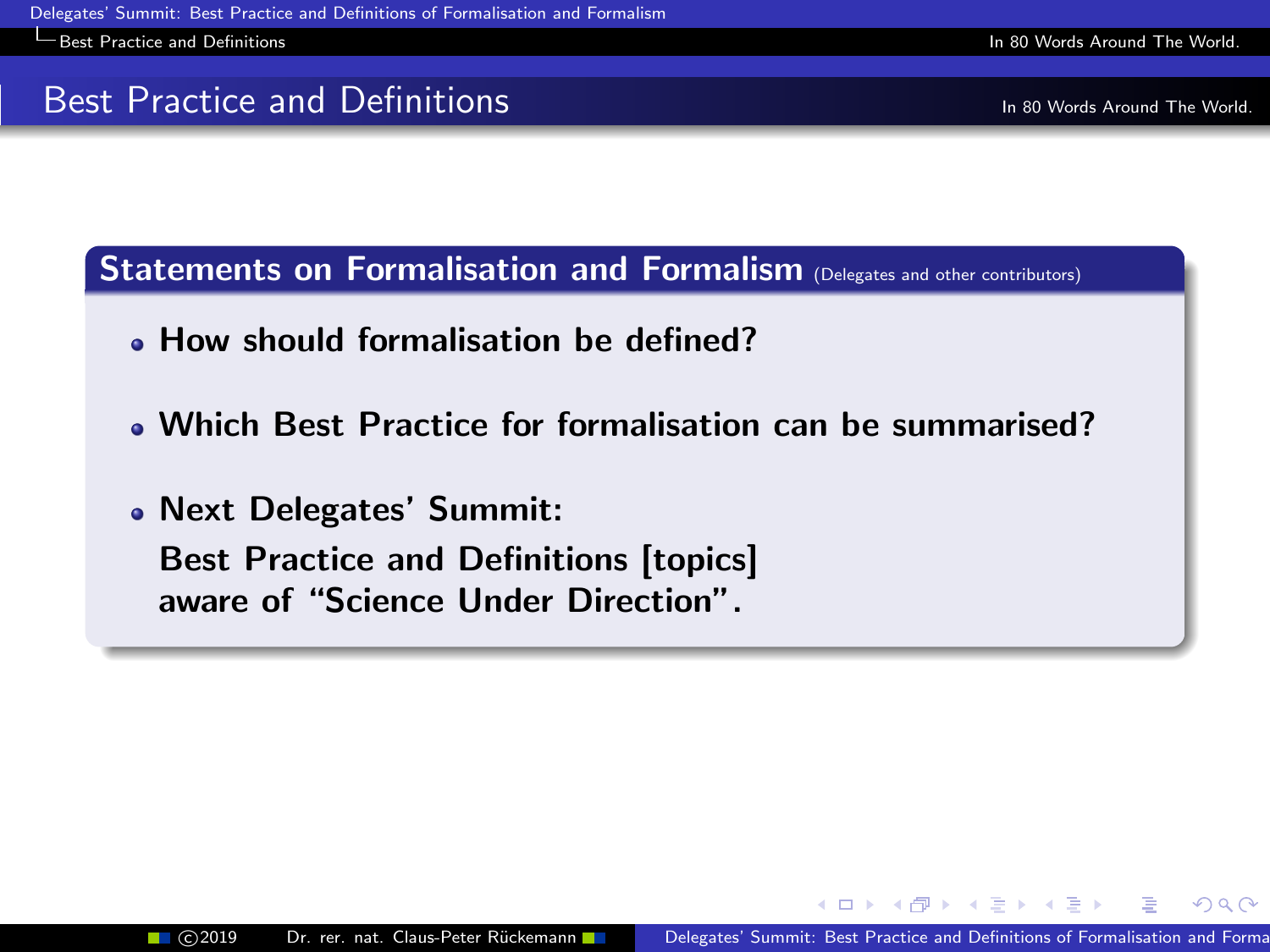#### Bibliography [In 80 Words Around The World.](#page-13-0)

# **Bibliography In 80 Words Around The World.**

<span id="page-13-0"></span> $QQ$ 

## Bibliography on Best Practice and Definitions (Delegates' Summits)

- Rückemann, Claus-Peter; Pavani, Raffaella; Schubert, Lutz; Gersbeck-Schierholz, Birgit; Hülsmann, Friedrich; Lau, Olaf; and Hofmeister, Martin (2018): Post-Summit Results, Delegates' Summit: Best Practice and Definitions of Data Value; Sept. 13, 2018, The Eighth Symposium on Advanced Computation and Information in Natural and Applied Sciences (SACINAS), The 16th Internat. Conf. of Numerical Analysis and Applied Mathematics (ICNAAM), Sept. 13–18, 2018, Rhodos, Greece. URL: [http: // www. user. uni-hannover. de/ cpr/ x/ publ/ 2018/ delegatessummit2018/ rueckemann\\_ icnaam2018\\_ summit\\_ summary. pdf](http://www.user.uni-hannover.de/cpr/x/publ/2018/delegatessummit2018/rueckemann_icnaam2018_summit_summary.pdf) , URL: [https: // doi. org/ 10. 15488/ 3639](https://doi.org/10.15488/3639) (DOI).
- Rückemann, Claus-Peter; Iakushkin, Oleg O.; Gersbeck-Schierholz Birgit; Hülsmann, Friedrich; Schubert, Lutz; and Lau, Olaf (2017): Post-Summit Results, Delegates' Summit: Best Practice and Definitions of Data Sciences – Beyond Statistics; Sept. 25, 2017, The Seventh Symposium on Advanced Computation and Information in Natural and Applied Sciences (SACINAS), The 15th Internat. Conf. of Numerical Analysis and Applied Mathematics (ICNAAM), Sept. 25–30, 2017, Thessaloniki, Greece. URL: [http: // www. user. uni-hannover. de/ cpr/ x/ publ/ 2017/ delegatessummit2017/ rueckemann\\_ icnaam2017\\_ summit\\_ summary. pdf](http://www.user.uni-hannover.de/cpr/x/publ/2017/delegatessummit2017/rueckemann_icnaam2017_summit_summary.pdf) , URL: https: // www. tib. eu/ en/ search/ id/ datacite% 3Adoi ~ [10. 15488% 252F3411/ Best-Practice-and-Definitions-of-Data-Sciences/](https://www.tib.eu/en/search/id/datacite%3Adoi~10.15488%252F3411/Best-Practice-and-Definitions-of-Data-Sciences/) , URL: [https: // doi. org/ 10. 15488/ 3411](https://doi.org/10.15488/3411) (DOI).
- Rückemann, Claus-Peter; Kovacheva, Zlatinka; Schubert, Lutz; Lishchuk, Irvna; Gersbeck-Schierholz, Birgit; and Hülsmann, Friedrich (2016): Post-Summit Results, Delegates' Summit: Best Practice and Definitions of Data-centric and Big Data – Science, Society, Law, Industry, and Engineering; Sept. 19, 2016, The Sixth Symposium on Advanced Computation and Information in Natural and Applied Sciences (SACINAS), The 14th Internat. Conf. of Numerical Analysis and Applied Mathematics (ICNAAM), Sept. 19–25, 2016, Rhodes, Greece.

URL: [http: // www. user. uni-hannover. de/ cpr/ x/ publ/ 2016/ delegatessummit2016/ rueckemann\\_ icnaam2016\\_ summit\\_ summary. pdf](http://www.user.uni-hannover.de/cpr/x/publ/2016/delegatessummit2016/rueckemann_icnaam2016_summit_summary.pdf) , URL: https: // www. tib. eu/ en/ search/ id/ datacite% 3Adoi ~ [10. 15488% 252F3410/ Best-Practice-and-Definitions-of-Data-centric-and/](https://www.tib.eu/en/search/id/datacite%3Adoi~10.15488%252F3410/Best-Practice-and-Definitions-of-Data-centric-and/) , URL: [https: // doi. org/ 10. 15488/ 3410](https://doi.org/10.15488/3410) (DOI).

● Rückemann, Claus-Peter; Hülsmann, Friedrich; Gersbeck-Schierholz, Birgit; Skurowski, Przemyslaw; and Staniszewski, Michal (2015) Post-Summit Results, Delegates' Summit: Best Practice and Definitions of Knowledge and Computing; Sept. 23, 2015, The Fifth Symposium on Advanced Computation and Information in Natural and Applied Sciences (SACINAS), The 13th Internat. Conf. of Numerical Analysis and Applied Mathematics (ICNAAM), Sept. 23–29, 2015, Rhodes, Greece. URL: [http: // www. user. uni-hannover. de/ cpr/ x/ publ/ 2015/ delegatessummit2015/ rueckemann\\_ icnaam2015\\_ summit\\_ summary. pdf](http://www.user.uni-hannover.de/cpr/x/publ/2015/delegatessummit2015/rueckemann_icnaam2015_summit_summary.pdf) , URL: https: // www. tib. eu/ en/ search/ id/ datacite% 3Adoi ~ [10. 15488% 252F3409/ Best-Practice-and-Defnitions-of-Knowledge-and-Computing/](https://www.tib.eu/en/search/id/datacite%3Adoi~10.15488%252F3409/Best-Practice-and-Defnitions-of-Knowledge-and-Computing/) , URL: [https: // doi. org/ 10. 15488/ 3409](https://doi.org/10.15488/3409) (DOI).

4 0 8 → 母→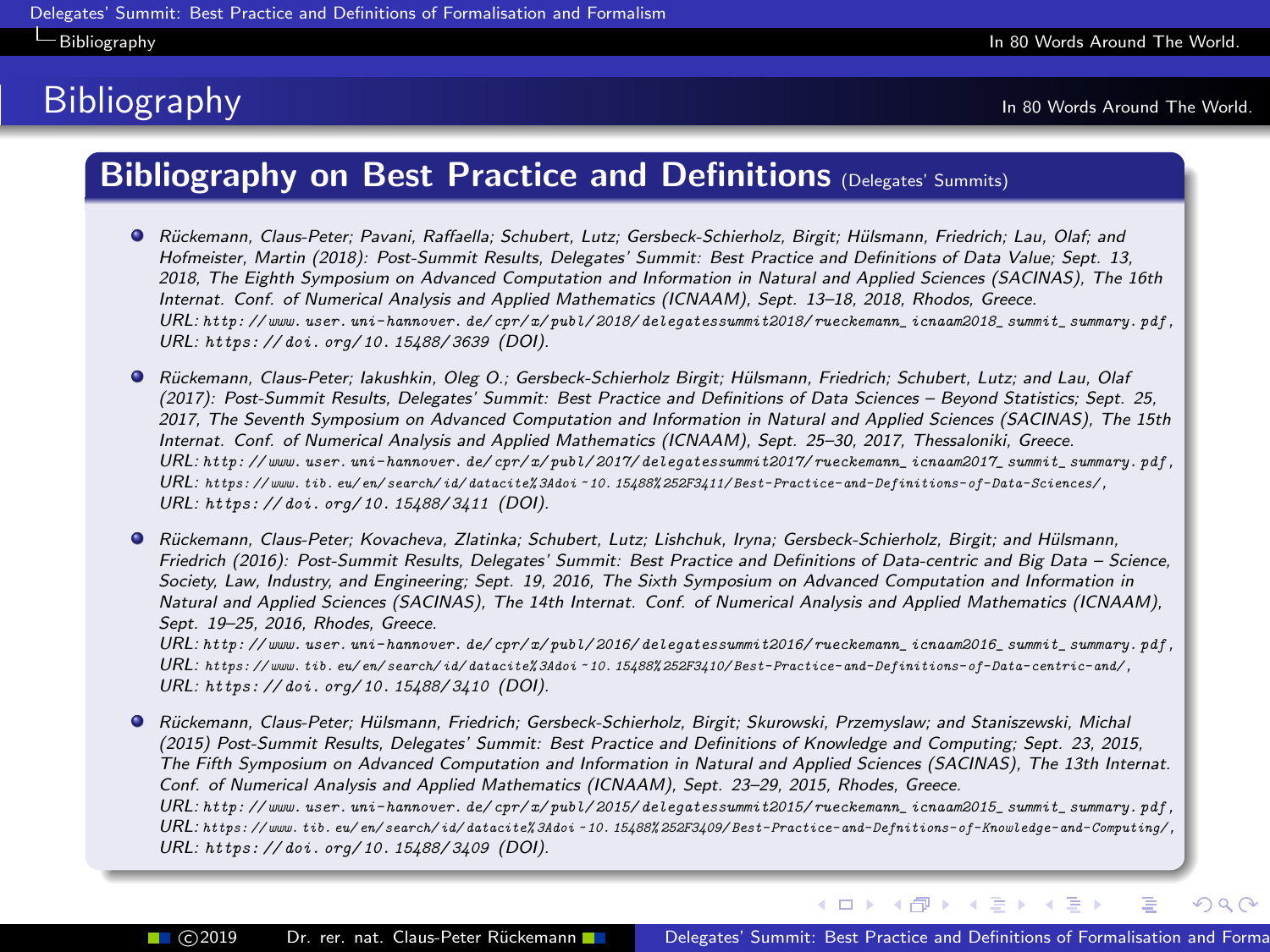**[Networking and Outlook](#page-14-0)** 

# Networking and Outlook

### Thank you for your attention!

# <span id="page-14-0"></span>Wish you an inspiring conference and a pleasant stay on Rhodos!

# Looking forward to seeing you again next year for the Symposium on Advanced Computation and Information!



■ ©2019 Dr. rer. nat. Claus-Peter Rückemann Delegates' Summit: Best Practice and Definitions of Formalisation and Forma